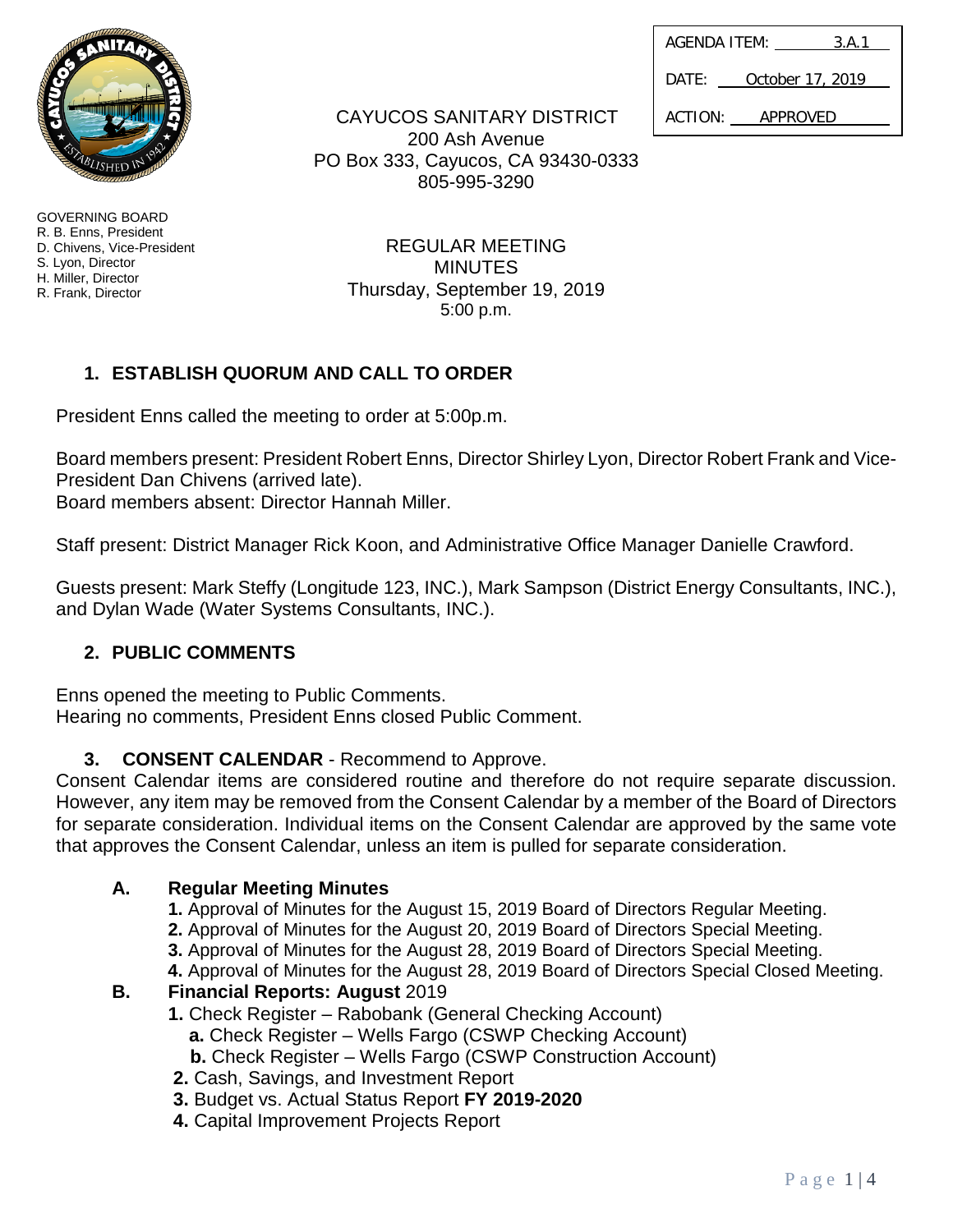Enns opened the meeting to Public Comments. Hearing no comments, President Enns closed Public Comment.

**MOTION:** 1st by Frank, to approve items on the consent calendar as prepared. Motion was seconded by Lyon.

#### **VOTE 3-0** Motion passed

Vice-President Dan Chivens arrived at 5:02pm.

#### **4. STAFF COMMUNICATIONS AND INFORMATION ITEMS:** (NO ACTION REQUIRED)

- **A.** District Manager's Report August 2019
- **B.** Monthly Customer Satisfaction Survey Submissions **None**
- **C.** Will Serves New

 **Corral MH LLC, APN 064-042-033, 23 Bakersfield Ave. – SFR New**

Will Serves – Renewed

 **Sanchez, APN 064-155-021, 91 11th Street – SFR Demo/Rebuild Ferrante, APN 064-146-009, 51 8th Street – SFR New Wagenen, APN 064-134-008, 460 Saint Mary Ave. – SFR Addition Purchase, APN 064-372-014, 210 Cerro Gordo Ave. – SFR New Purchase, APN 064-372-013, 220 Cerro Gordo Ave. – SFR New** Will Serves – Finaled **M&R Investment One Co., APN 064-112-047, 35 Birch Ave. – SFR New M&R Investment One Co., APN 064-112-022, 61 Birch Ave. – SFR New M&R Investment One Co., APN 064-112-046, 43 Birch Ave. – SFR New** Will Serves – Continue to Serve (No Will Serve Required) **None**

Manager Koon's report was presented. He updated the Board on Administrative items, and O&M activities for the month of August.

President Enns opened the meeting to Public Comments. Hearing none, Public Comments was closed.

Items 4 A through C were received and accepted.

#### **5. CONSIDERATION TO APPROVE PAYMENT OF MORRO BAY INVOICE FOR 4th QUARTER OF FY 2018/19 IN THE AMOUNT OF \$97,362.24.**

Koon briefly went over his staff report explaining some of the charges received from the City of Morro Bay. He noted a few discrepancies that were questioned by District staff, but overall recommended approval of the  $4<sup>th</sup>$  quarter FY 18/19 invoice.

President Enns opened the meeting to Public Comments. Hearing none, Public Comments was closed.

**MOTION:** 1st by Lyon, to approve payment of Morro Bay invoice for 4<sup>th</sup> quarter of FY 18/19 invoice. Motion was seconded by Frank. **VOTE 4-0** Motion passed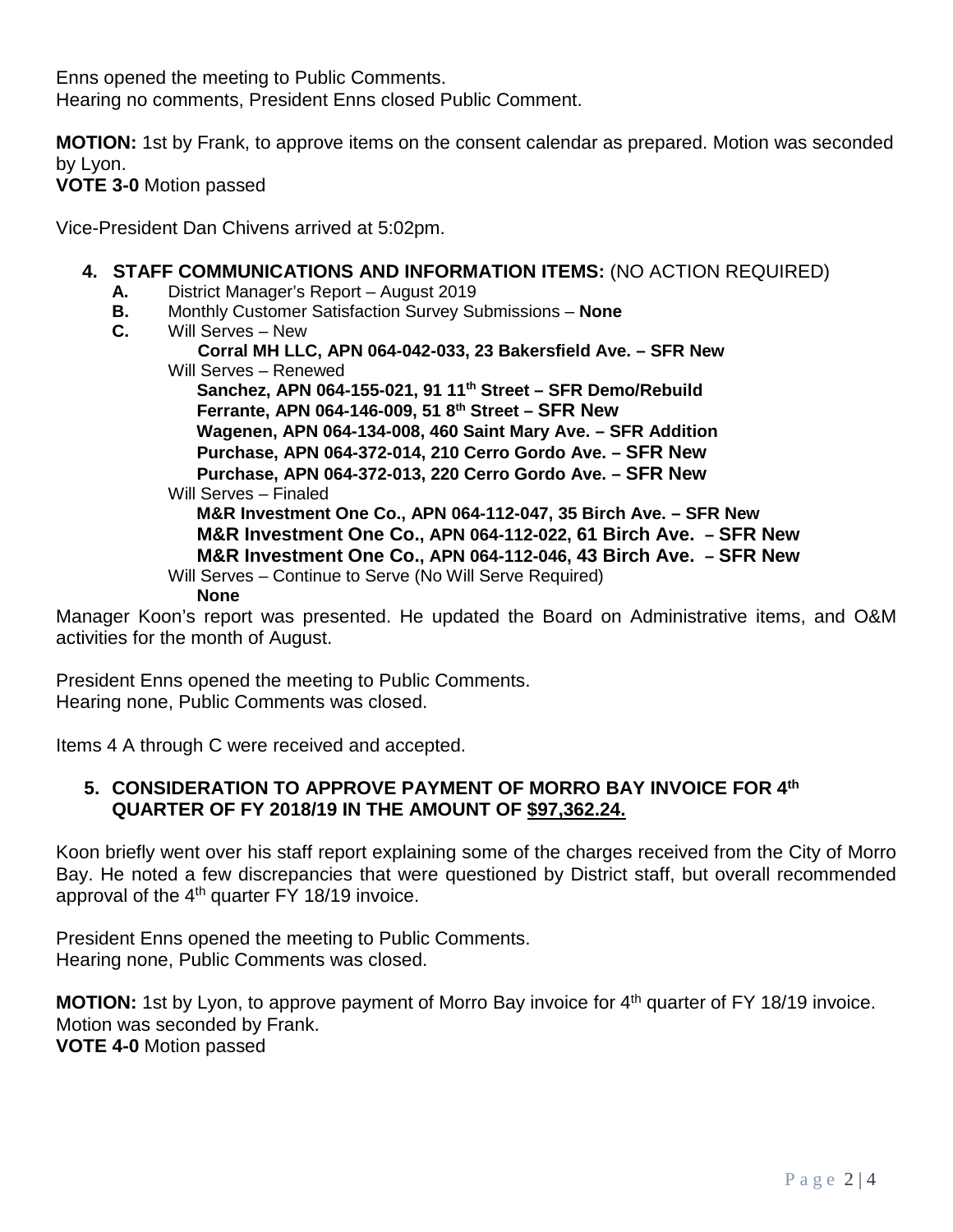#### **6. DISCUSSION AND CONSIDERATION OF ADOPTION OF RESOLUTION 2019-3 AUTHORIZING THE EXECUTION AND DELIVERY BY THE DISTRICT OF AN INSTALLMENT PURCHASE CONTRACT AND AUTHORIZING THE EXECUTION OF OTHER NECESSARY DOCUMENTS AND RELATED ACTIONS TO PROVIDE FUNDING FOR THE CAYUCOS SUSTAINABLE WATER PROJECT.**

Enns modified item 6 agenda title inserting the phrase "a first amendment to installment purchase contract" between the words "contract" and "and" where appropriate to replicate title of the resolution.

President Enns opened the meeting to Public Comments. Hearing none, Public Comments was closed.

**MOTION:** 1st by Frank, to adopt resolution 2019-3 of the Board of Directors of the Cayucos Sanitary District authorizing the execution and delivery by the District of an installment purchase contract, *(begin insertion) a first amendment to installment purchase contract, (end insertion)* and authorizing the execution of other necessary documents and related actions to provide funding for the Cayucos Sustainable Water Project. The motion was seconded by Chivens.

**ROLLCALL VOTE:** Frank-yes, Chivens-yes, Lyon-yes, Enns-yes. Miller-absent. **VOTE 4-0** Motion passed.

## **7. CAYUCOS SUSTAINABLE WATER PROJECT STATUS UPDATE.**

Koon talked about recent permits obtained, and discussed the status of the new property purchases noting that escrow has closed on the Loading Line #2, and Lots 7N, 6N, 6SW, & 6NE.

Mark Steffy gave a status update on the Outfall Project and his crew. He said that they mobilized in Morro Bay this past Monday, began work on Tuesday, excavated the pipe yesterday, and his staff began prepping (sawing on) it today. Steffy thanked the Board for the opportunity and said his team is happy to be here and a part of this project. He also noted that the pigging and flushing should be should be completed around the  $28<sup>th</sup>$  of this month.

Mark Sampson discussed the status of the Solar Photovoltaic System Project letting the Board know that District staff recently uploaded 2 RFP's to the District website requesting proposals for Engineering, Procurement and Construction (EPC) Services, and a financing RFP to fund the debt, sponsor equity and/or tax credit equity necessary to construct and operate a Solar Photovoltaic System. Sampson also let the Board know they will be doing a job walk this Saturday, September 21, 2019 at 10:00am.

Wade went into more detail about the APCD permit, noting that he has obtained all of the permits needed to keep moving forward and most of the permitting required for the next phases. He then talked about the building colors and had the Board decide on colors for the building and roof. "Colonial Red" was chosen for the building, and "Tundra" was agreed upon for the roof.